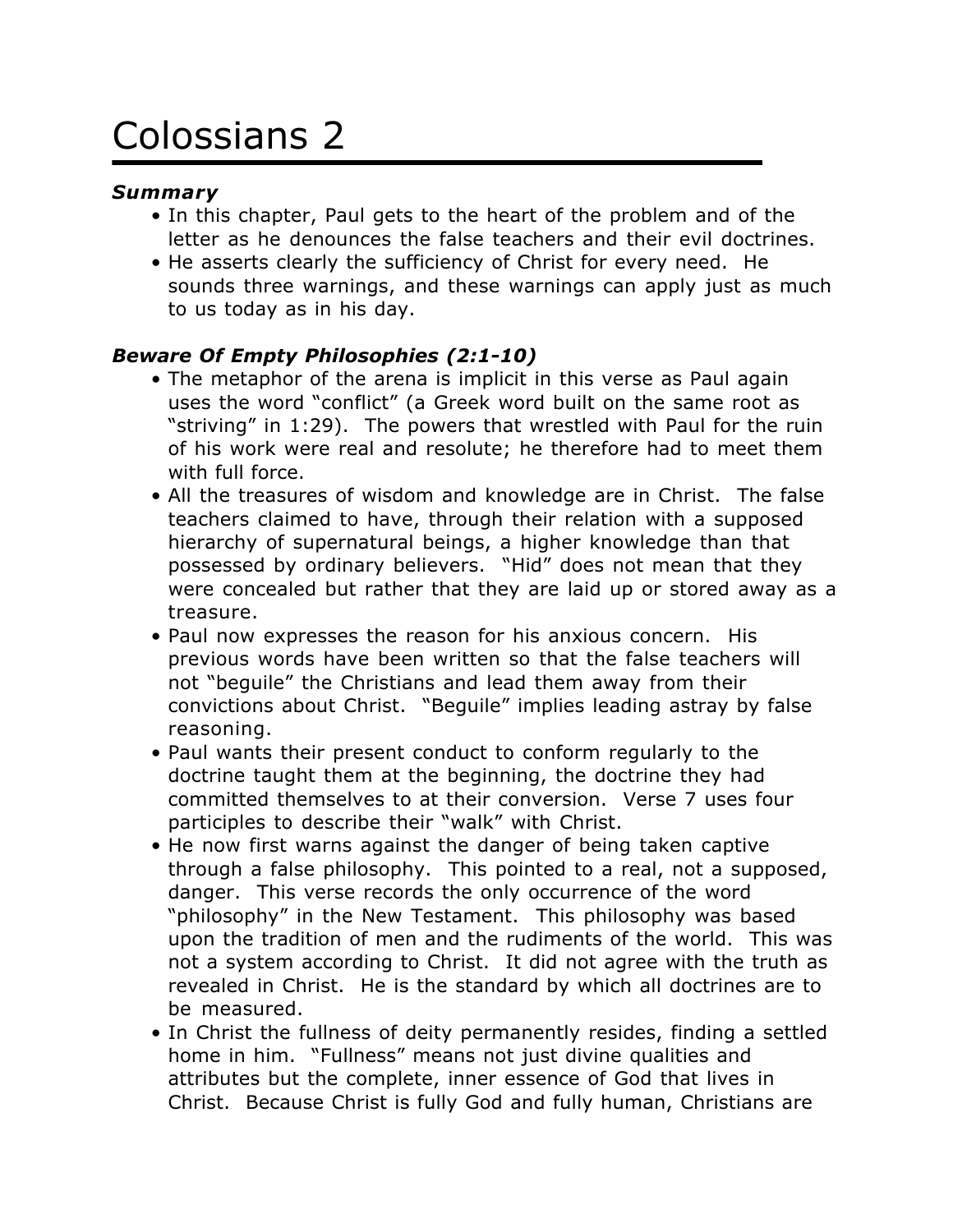made full, or share in His fullness. In possessing Him, we possess all. Whatever powers there are in the universe, whatever ranks and orders of authority and government, they all owe their being to Christ and are under His lordship.

#### *Beware Of Religious Legalism (2:11-17)*

- Paul now expands on the idea of Christ's sufficiency. By being "in Christ," Christians have a true "circumcision." This occurs by putting off the sins of the flesh by the circumcision of Christ. Elsewhere in Scripture, this is called "circumcision of the heart" (Romans 2:28; Philippians 3:3).
- Baptism is a burial and it is the cause of us being able to rise with Him (Romans 6:3-4). The death is spiritual and so is the resurrection. We are made alive because through forgiveness everything that had once alienated us from God has been removed.
- When Jesus died on the cross, the Old Testament was "blotted out" and "nailed to the cross." It no longer stands against us. The Old Law was like a promissory note which had our signature attached to it as evidence that we acknowledged its claim and our debt. Because we could not meet the claims of the Law, it was hostile to us or was an obstacle in our way. It has been permanently removed so it can never again alienate us from God.
- Christ has stripped the principalities and powers just as a conquered antagonist was stripped of his weapons and armor and put to public shame. The picture, quite familiar in the Roman world, is that of a triumphant general leading a parade of victory. Christ is the conquering general; the principalities and powers are the vanquished enemy displayed as the spoils of battle before the entire universe.
- The false teachers at Colosse laid down rigid restrictions with regard to eating and drinking and with regard to "religious" observances. All these things were merely a shadow of what was to come. The reality belonged to Christ.

# *Beware Of Man-Made Disciplines (2:18-23)*

• The context of these verses suggest that someone was seeking to impose these matters on the Colossians, and that this was the means by which he was attempting to disqualify them for their prize. "Voluntary humility" may be a technical term for fasting, since in the Old Testament this was the usual way for one to humble oneself before God. "Worshiping of angels" is an allusion to the deference the heretical teachers paid to the hierarchy of angels who, in their belief, filled the whole universe.